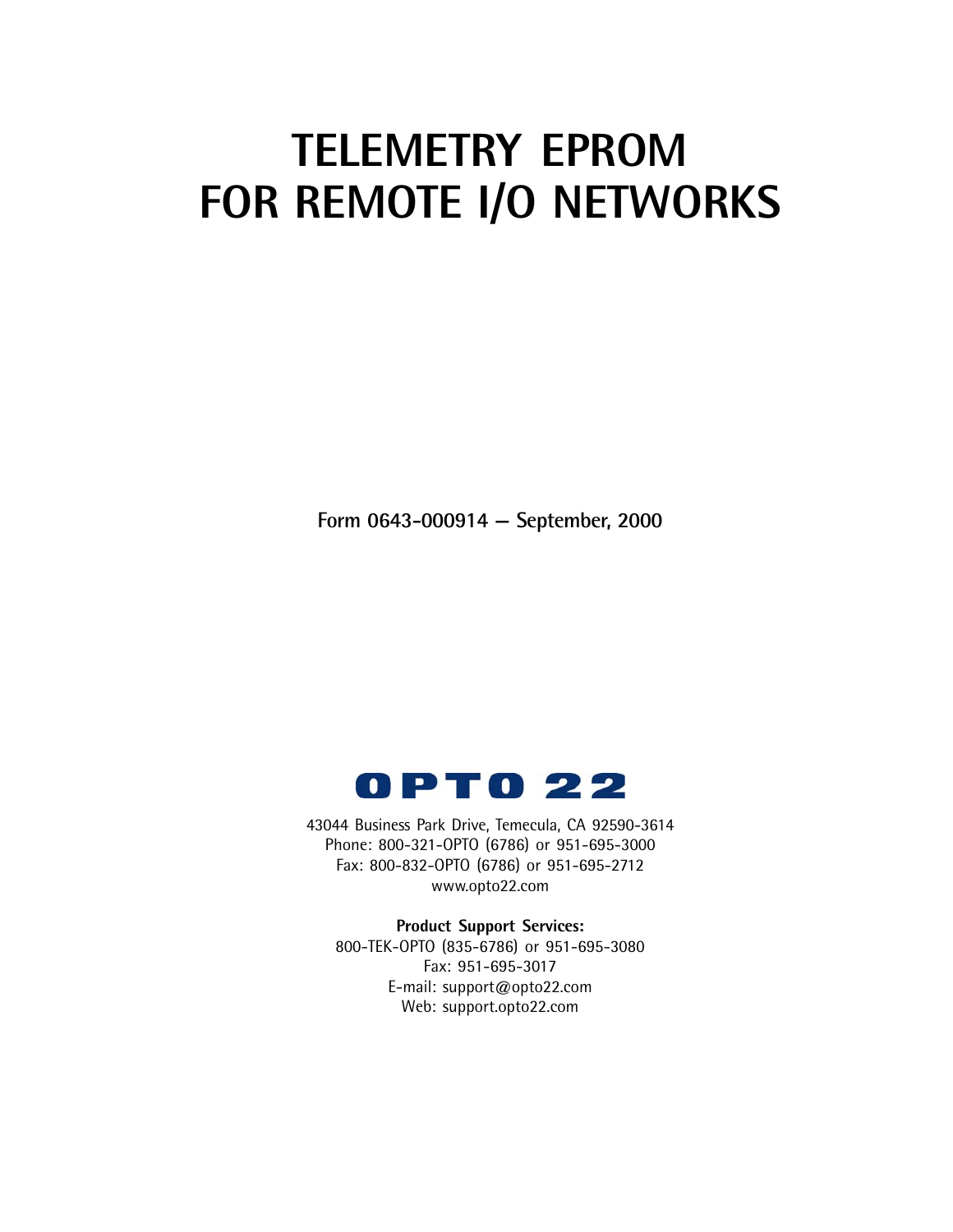#### **Telemetry EPROM For Remote I/O Networks Form 0643-000914— September, 2000**

All rights reserved. Printed in the United States of America.

The information in this manual has been checked carefully and is believed to be accurate; however, Opto 22 assumes no responsibility for possible inaccuracies or omissions. Specifications are subject to change without notice.

Opto 22 warrants all of its products to be free from defects in material or workmanship for 30 months from the manufacturing date code. This warranty is limited to the original cost of the unit only and does not cover installation, labor, or any other contingent costs. Opto 22 I/O modules and solid-state relays with date codes of 1/96 or later are guaranteed for life. This lifetime warranty excludes reed relay, SNAP serial communication modules, SNAP PID modules, and modules that contain mechanical contacts or switches. Opto 22 does not warrant any product, components, or parts not manufactured by Opto 22; for these items, the warranty from the original manufacturer applies. These products include, but are not limited to, the OptoTerminal-G70, OptoTerminal-G75, and Sony Ericsson GT-48; see the product data sheet for specific warranty information. Refer to Opto 22 form number 1042 for complete warranty information.

Opto 22 FactoryFloor, Cyrano, Optomux, and Pamux are registered trademarks of Opto 22. Generation 4, ioControl, ioDisplay, ioManager, ioProject, ioUtilities, mistic, Nvio, Nvio.net Web Portal, OptoConnect, OptoControl, OptoDisplay, OptoENETSniff, OptoOPCServer, OptoScript, OptoServer, OptoTerminal, OptoUtilities, SNAP Ethernet I/O, SNAP I/O, SNAP OEM I/O, SNAP Simple I/O, SNAP Ultimate I/O, and SNAP Wireless LAN I/O are trademarks of Opto 22.

ActiveX, JScript, Microsoft, MS-DOS, VBScript, Visual Basic, Visual C++, and Windows are either registered trademarks or trademarks of Microsoft Corporation in the United States and other countries. Linux is a registered trademark of Linus Torvalds. Unicenter is a registered trademark of Computer Associates International, Inc. ARCNET is a registered trademark of Datapoint Corporation. Modbus is a registered trademark of Schneider Electric. Wiegand is a registered trademark of Sensor Engineering Corporation. Nokia, Nokia M2M Platform, Nokia M2M Gateway Software, and Nokia 31 GSM Connectivity Terminal are trademarks or registered trademarks of Nokia Corporation. Sony is a trademark of Sony Corporation. Ericsson is a trademark of Telefonaktiebolaget LM Ericsson.

All other brand or product names are trademarks or registered trademarks of their respective companies or organizations.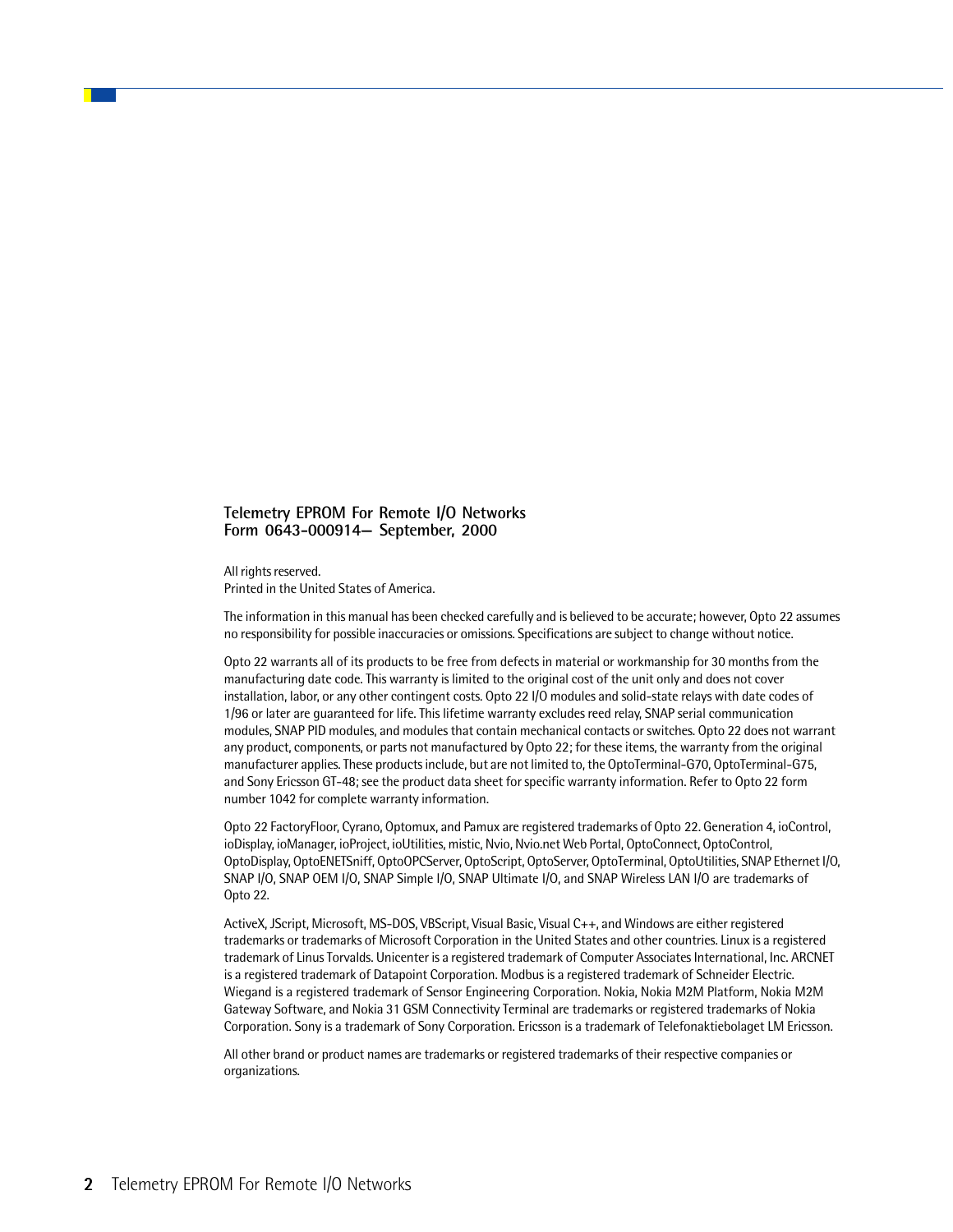# **Table of Contents**

П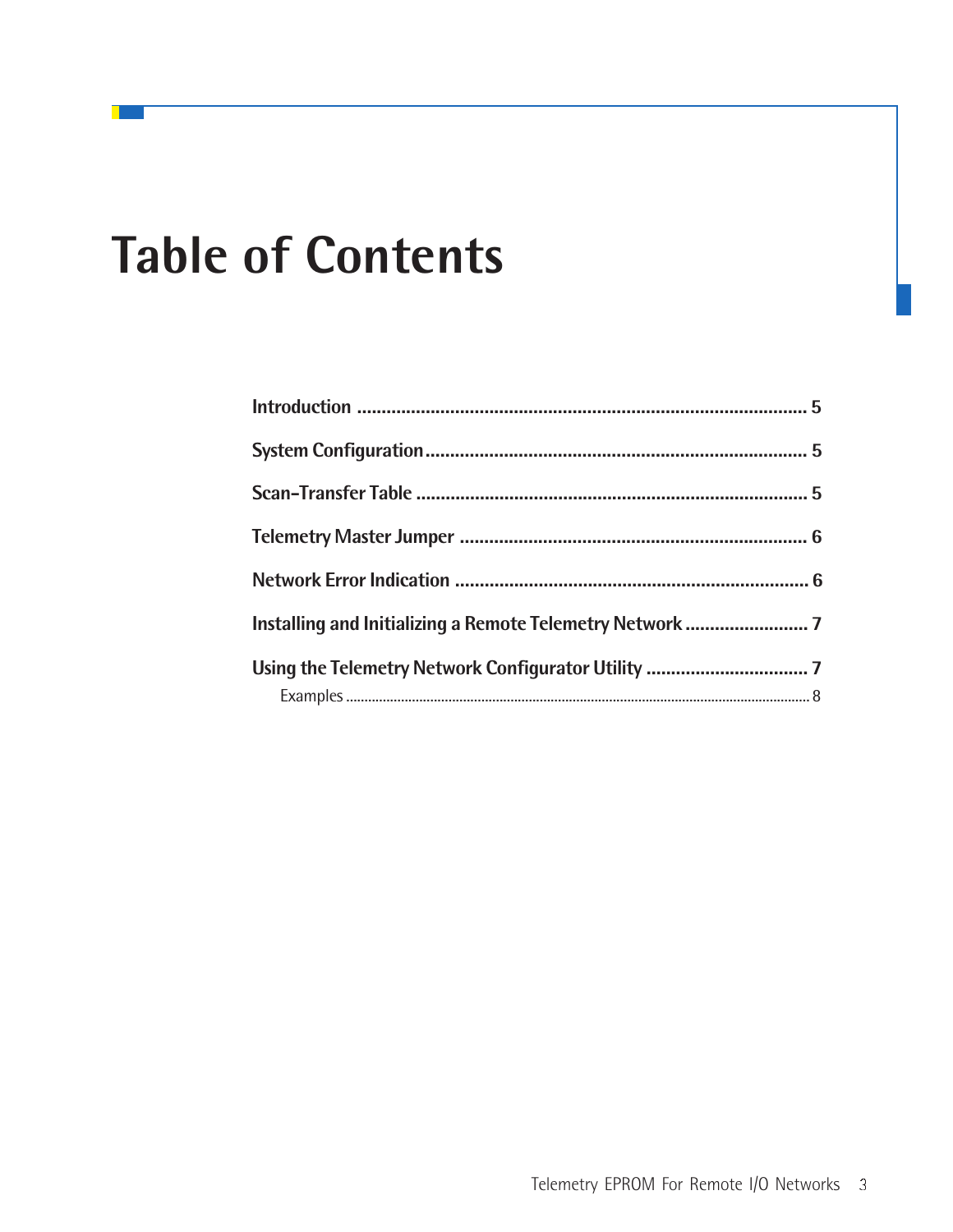4 Telemetry EPROM For Remote I/O Networks

 $\sim 10$ П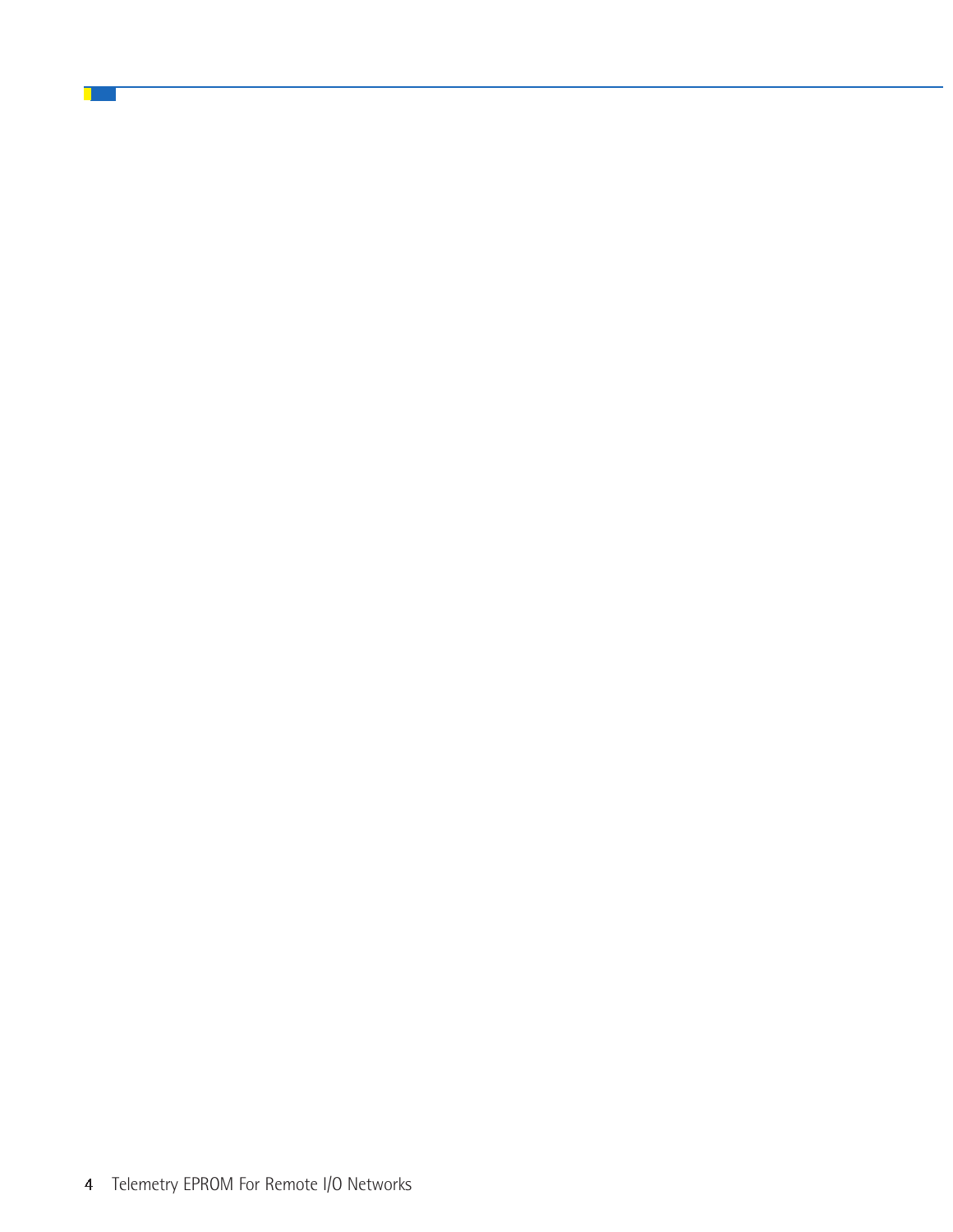### **Introduction**

The RT1xx telemetry EPROM upgrade for Remote Digital bricks is a replacement for the standard EPROM on the brain board. All features and functions of the multifunction digital brick are retained with the added capability of becoming the master on a serial telemetry network. Commands have been added for downloading, uploading, and clearing a scan-transfer table. A telemetry system of up to 256 bricks (digital and/or analog) may be configured.

### **System Configuration**

The telemetry network is configured the same as any remote **Mistic** I/O network. Data is transferred via a twowire RS-485 communication link and each brick must have a unique address. An IBM-PC/AT compatible computer equipped with an RS-485 interface (Opto 22's AC37, AC24 or AC422) is used to download the scantransfer table and check network. Once the scan-table is downloaded it can be stored in EEPROM on the master brick. The PC can then be removed from the link. Upon power-up, the master brick will configure all inputs and outputs according to the scan-transfer table and begin data transfers.

### **Scan Transfer Table**

The telemetry master brick must have a scan-transfer table downloaded before it can transfer data between bricks. The table contains entries which specify the addresses of the bricks, the brick type (analog or digital), and which channels on each brick to transfer. The table may contain up to 256 entries, and can be saved to EEPROM for automatic power-up-run capability.

Each entry can specify two data transfers between two bricks. Each valid entry must specify two brick addresses and the brick type (analog or digital). The same addresses cannot be specified within the same entry. The telemetry master brick may be any digital brick in the system and may be included in any scan table entry. Multiple entries may specify the same brick for data transfers to different bricks, however care should be taken to assure multiple input channels are not mapped to the same output channel.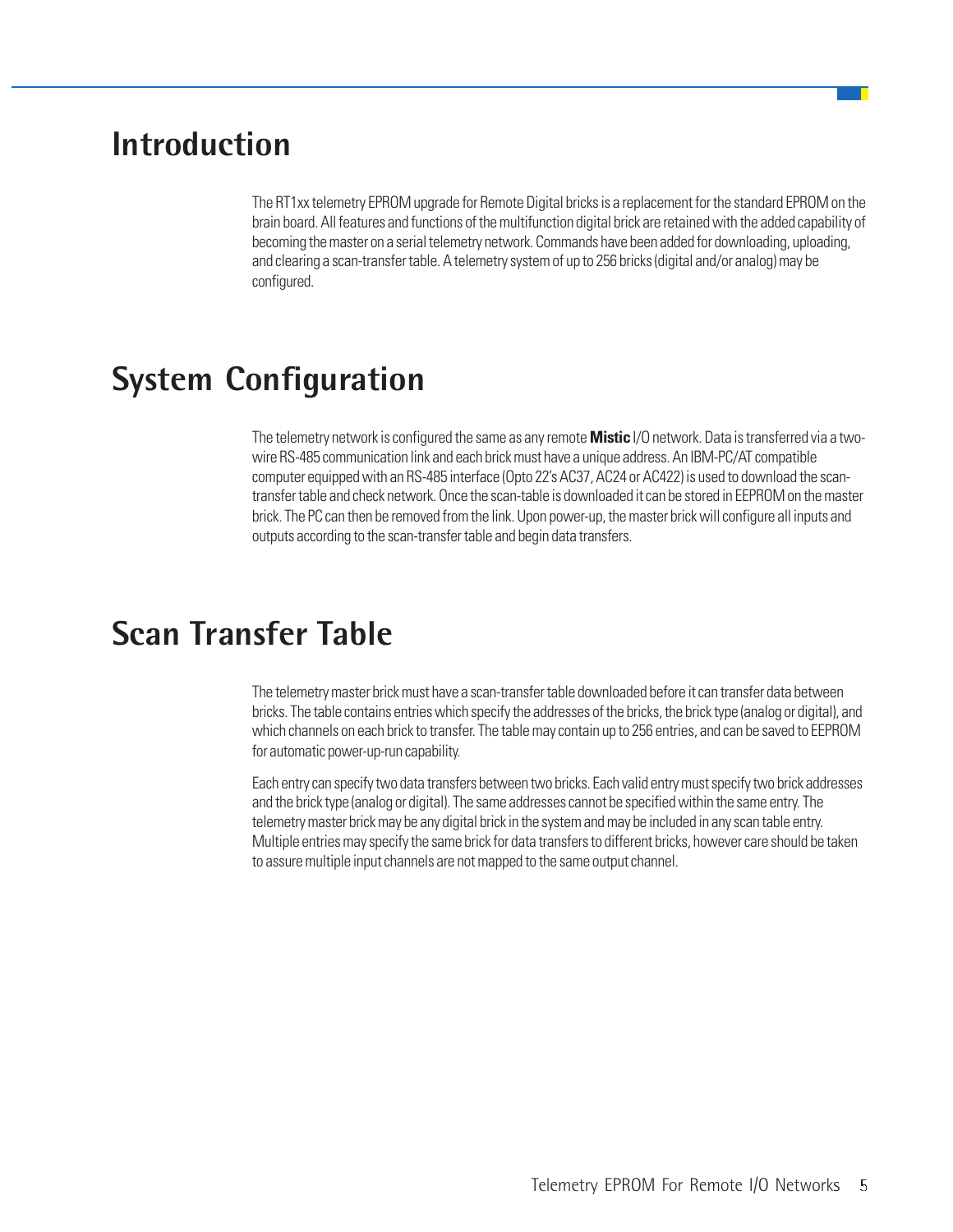### **Telemetry Master Jumper**

Jumper 6 of the group labeled BAUD is used to indicate whether the brick is to be a slave to a host PC or controller, or become the master and begin transferring telemetry data. This jumper will only affect the brick which has the RT1xx telemetry EPROM installed.

When jumper 6 is NOT INSTALLED, the brick will function as a slave in exactly the same manner as any other digital brick. This is the configuration which is necessary to download the scan-transfer table.

When jumper 6 is INSTALLED and the scan-transfer table contains at least one entry, the brick will configure and begin to scan and transfer telemetry data to-and-from other bricks on the network

### **Network Error Indication**

If at any time during telemetry operation, a brick does not respond to a command or any other error occurs, the master brick will illuminate its IRQ LED and activate the IRQ RS-485 line. The master brick will then try to reconfigure the brick which caused the error and continue the scan-transfer operation. If all is successful, the IRQ LED will be turned off.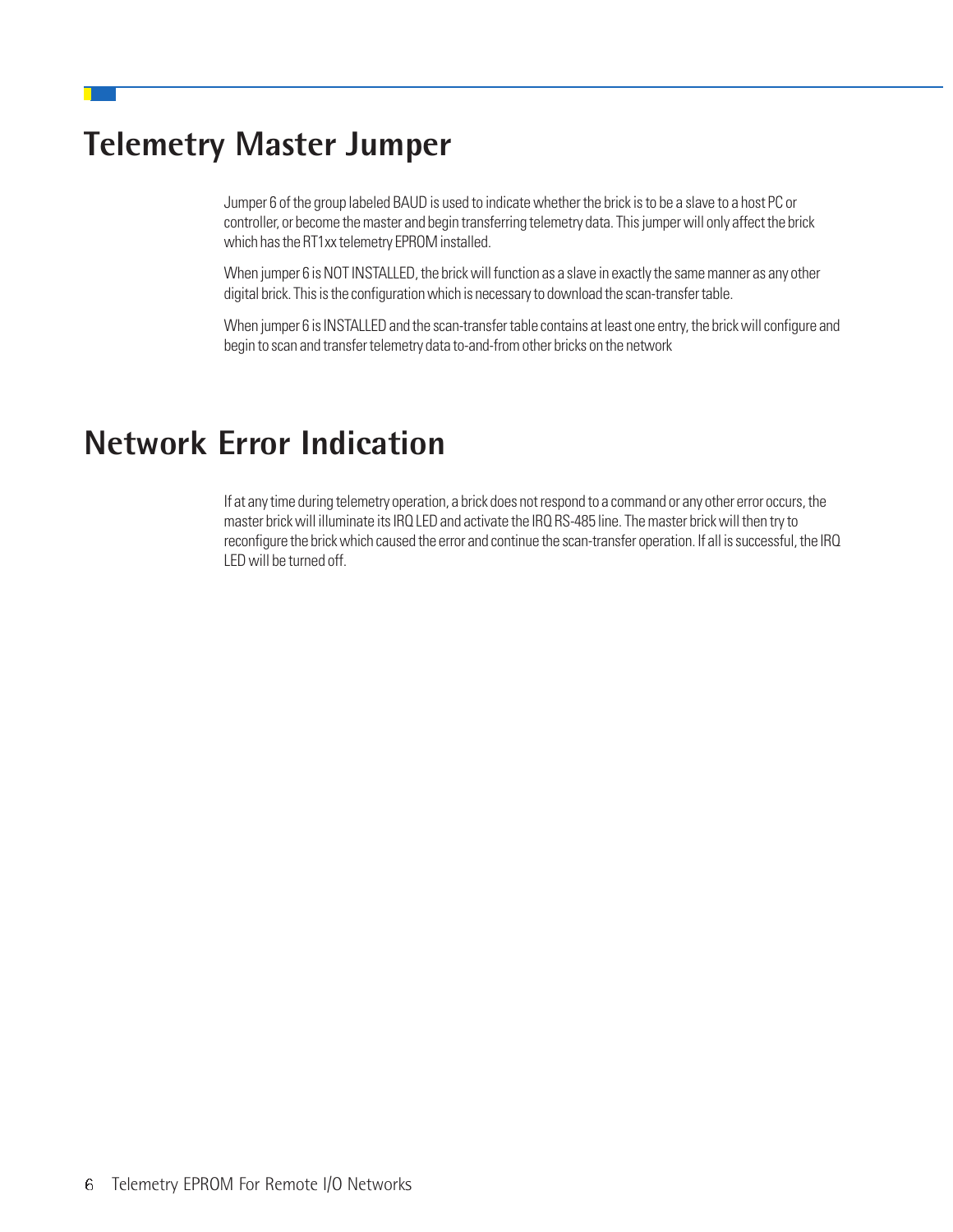### **Installing and Initializing a Remote Telemetry Network**

1. Assemble the network as any other remote **Mistic** link. Initially, an IBM PC/AT with an RS-485 interface will need to be connected to the link. Any convenient digital brick may become the telemetry master by replacing the standard EPROM (which is labeled RD1xx), with the RT1xx EPROM supplied with this kit.

When configuring RS-485 communication lines, it is important to remember that it must be terminated at each END of the link and that each link may have**only** two ends. Wiring RS-485 communication lines in a 'star' configuration is not permitted.

- 2. Using the PC/AT, enter the telemetry system transfer configuration with the utility program (TELEM.EXE), provided with the RT1xx EPROM. This utility will test the network for communication problems, download the scan-transfer table and save the entries in EEPROM. **Jumper 6 of the BAUD group must not be installed on the master brick during the download procedure.** Refer to the following section on using the Telemetry Network Configurator program.
- 3. Remove the PC/AT from the network; it is no longer needed. If the PC/AT was at one end of the RS-485 link, be sure to install termination and biasing resistors which may have been on the interface card.
- 4. Install jumper 6 of the group labeled BAUD on the digital brick which has the RT1xx EPROM installed. The master should immediately begin to configure the I/O and start transferring data.

### **Using the Telemetry Network Configurator Utility**

Before a telemetry network can be configured with the configurator program, a file containing the scan-transfer information must be created. This file is a simple text file, each line of which will represent one entry in the scan-transfer table to be downloaded. The format for information on each line must be as shown here:

#### **Board Type, Brick A Address, Brick B Address, <A to B>, <B to A>**

Each field must be separated by commas and each line must end with a carriage return and a line feed.

#### **Board Type**

This field must be an 'A' or 'a' for an analog data transfer. Any other character will be interpreted as a digital data transfer.

#### **Brick A Address**

The address of one of the two bricks involved in this data transfer must be a decimal number from 0 to 255 inclusive.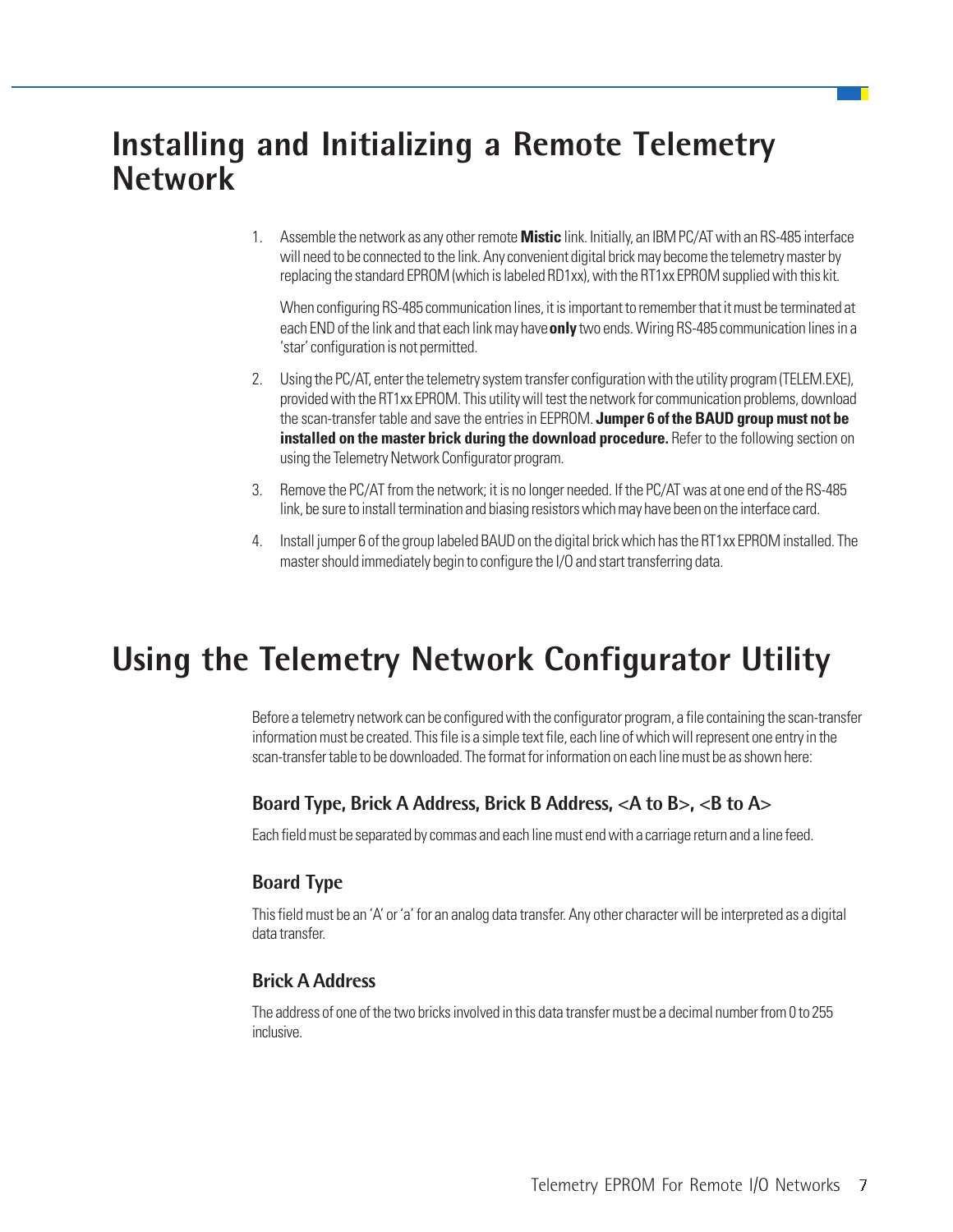#### **Brick B Address**

The address of one of the two bricks involved in this data transfer must be a decimal number from 0 to 255 inclusive and must not be the same as Brick A Address.

#### **<A to B>**

This field lists the channel(s) to transfer from brick A to brick B. Each channel number must be separated by a space character and must be a decimal number in the range of 0 to 15. If no channels are to be transferred from A to B, the word 'NONE' may be used in this field. If all channels are to be transferred from A to B, the word 'ALL' may be used.

#### **<B to A>**

This field lists the channel(s) to transfer from brick B to brick A. Each channel number must be separated by a space character and must be a decimal number in the range of 0 to 15. If no channels are to be transferred from B to A, the word 'NONE' may be used in this field. If all channels are to be transferred from B to A, the word 'ALL' may be used.

Brick A Address and Brick B Address may not be equal. The same channels may not be specified as being transferred from A to B and B to A within the same entry (line).

#### **EXAMPLES**

#### **Example 1**

#### **A, 12, 36, 0 1 2 3 4 5 6 7, NONE**

The line above instructs the telemetry master to transfer data from input channels 0 through 7 on analog brick 12 to corresponding output channels on analog brick 36. No data is to be transferred from brick 36 to brick 12.

#### **Example 2**

#### **D, 127, 255, 0 1 2 3 4 5 6 7, 8 9 10 11 12 13 14 15**

The line above instructs the telemetry master to transfer data from input channels 0 through 7 on digital brick 127 to corresponding output channels on digital brick 255, and input channels 8 through 15 on brick 255 to corresponding output channels on brick 127.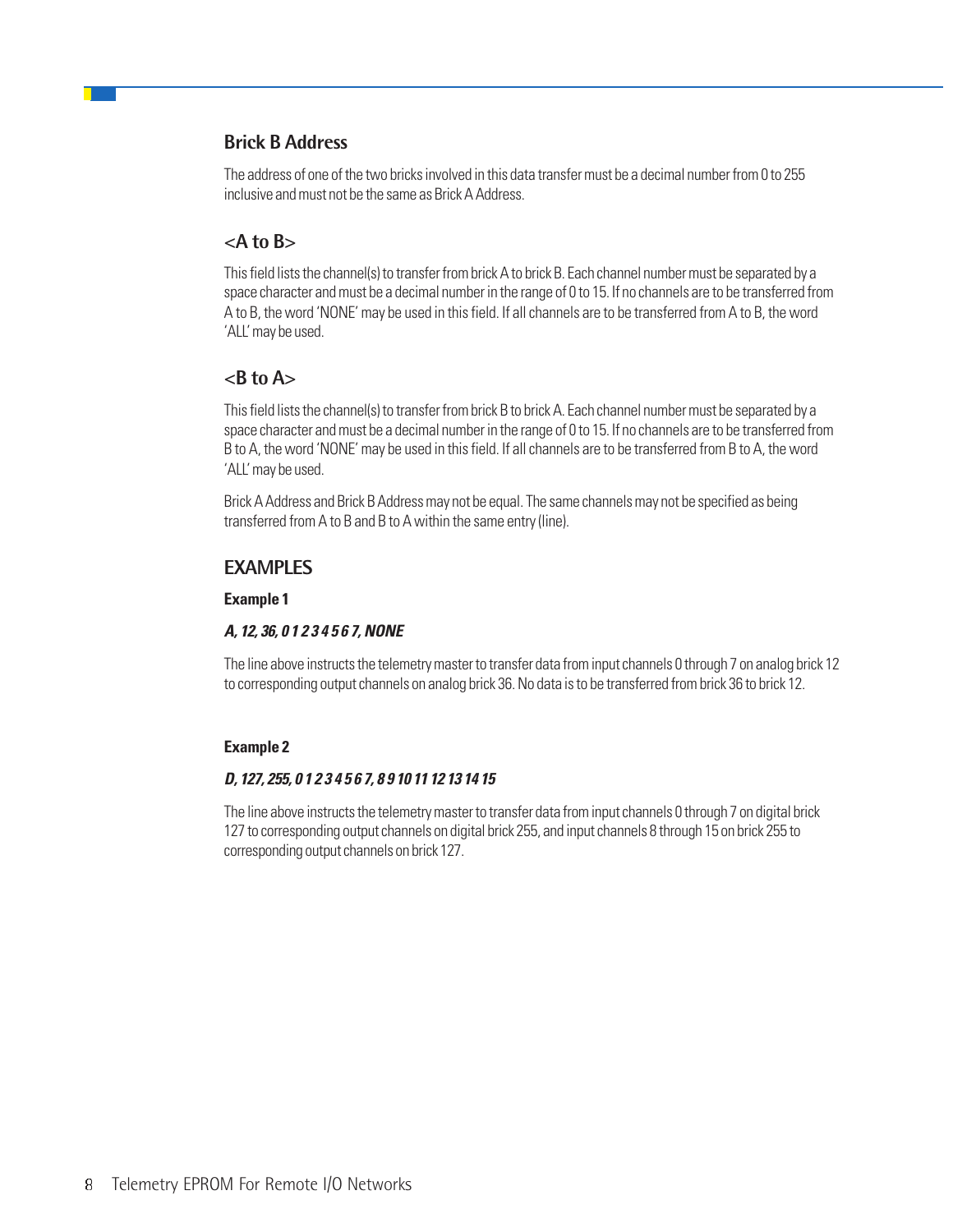#### **Example 3**

#### **D, 0, 4, NONE, ALL**

The line above instructs the telemetry master to transfer data from input channels 0 through 15 on digital brick 4 to corresponding output channels on digital brick 0. No data is to be transferred from brick 0 to brick 4.

Once the scan-transfer file is created, the Telemetry Network Configurator utility can be used to test the network and download the scan-transfer table. The utility is on the diskettes included with the RT1xx EPROM. It will be the executable file named TELEM.EXE. Follow the steps below:

- 1. Copy TELEM. EXE to the working directory and run it.
- 2. Set the correct COM port and baud rate using the 'P' and 'B' commands.
- 3. Select correct protocol, ASCII or Binary, using command '5'. (The bricks are factory configured for Binary. Change to ASCII if using modems.)
- 4. Enter the address of the telemetry master brick using command '4'.
- 5. The above selections may be saved to disk using command 'C'. This command will save the current settings to disk in a file named TELEM.CFG. The next time this utility is run, it will read these settings from the .CFG file and steps 2 through 5 can be skipped.
- 6. Load the scan-transfer file using command 'R'. This command will read the file from disk and check for errors such as the same address being used twice in one entry.
- 7. Test the network using command '2'. This command will scan the network to verify that all brick addresses specified in the scan-transfer table are indeed on the link. It will also identify brick types as analog or digital and ensure agreement with the scan table.
- 8. Download the scan-transfer table using command 'D'. This command will clear all previous entries from the telemetry master's scan table and download the new table just read from the disk. After downloading the new scan table, a "store System Configuration" command is issued to save the table in EEPROM.
- 9 If no errors are indicated, the PC/AT may be removed from the link. Upon installing jumper 6 of the BAUD group, the master brick will start scanning and transferring data. If any error in communications occurs at this point, the IRQ LED of the master brick will be illuminated. If the table is scanned with no problems, the IRQ LED will be turned off.